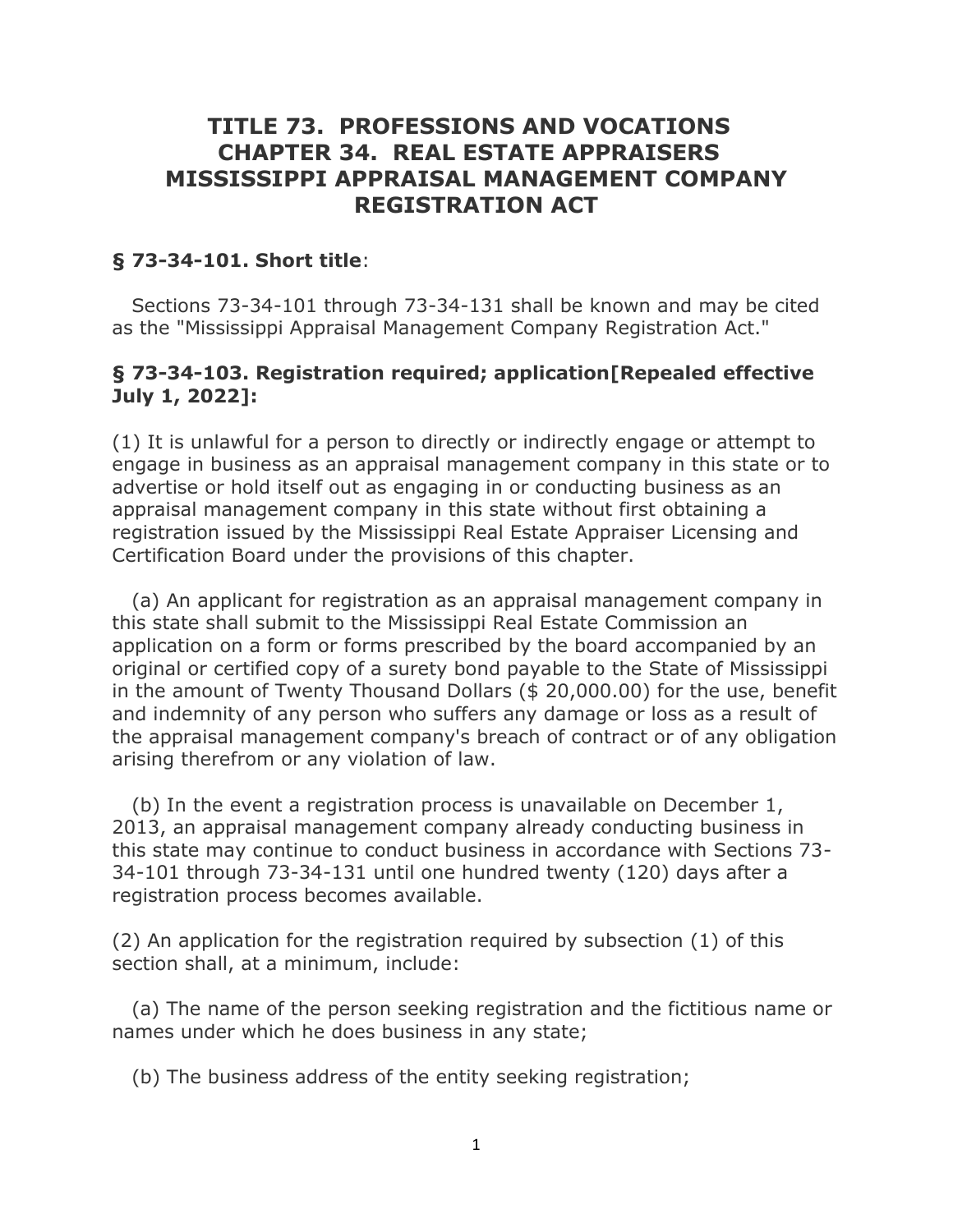(c) The phone contact information of the entity seeking registration;

 (d) If the person is not a corporation that is domiciled in this state, the name and contact information for the person's agent for service of process in this state;

 (e) The name, address, and contact information for any individual or any corporation, partnership, or other business entity that owns ten percent (10%) or more of the appraisal management company;

 (f) The name, address, and contact information for one (1) controlling person designated as the main contact for all communication between the appraisal management company and the commission;

 (g) A certification that the person has a system and process in place to verify that a person being added to the appraiser panel of the appraisal management company holds a license in good standing in this state under the Real Estate Appraiser Licensing and Certification Act if a license or certification is required to perform appraisals;

 (h) A certification that the person requires appraisers completing appraisals at its request to comply with the Uniform Standards of Professional Appraisal Practice (USPAP), including the requirements for geographic and product competence;

 (i) A certification that the person has a system in place to verify that only licensed or certified appraisers are used for federally related transactions;

 (j) A certification that the person has a system in place to require that appraisals are conducted independently and free from inappropriate influence and coercion as required by the appraisal independence standards established under Section 129E of the Truth in Lending Act, including the requirements for payment of a reasonable and customary fee to appraisers when the appraisal management company is providing services for a consumer credit transaction secured by the principal dwelling of a consumer;

 (k) A certification that the person maintains a detailed record of each service request that it receives and the appraiser that performs the residential real estate appraisal services for the appraisal management company;

 (*l*) An irrevocable Consent to Service of Process required under Section 73-34-107;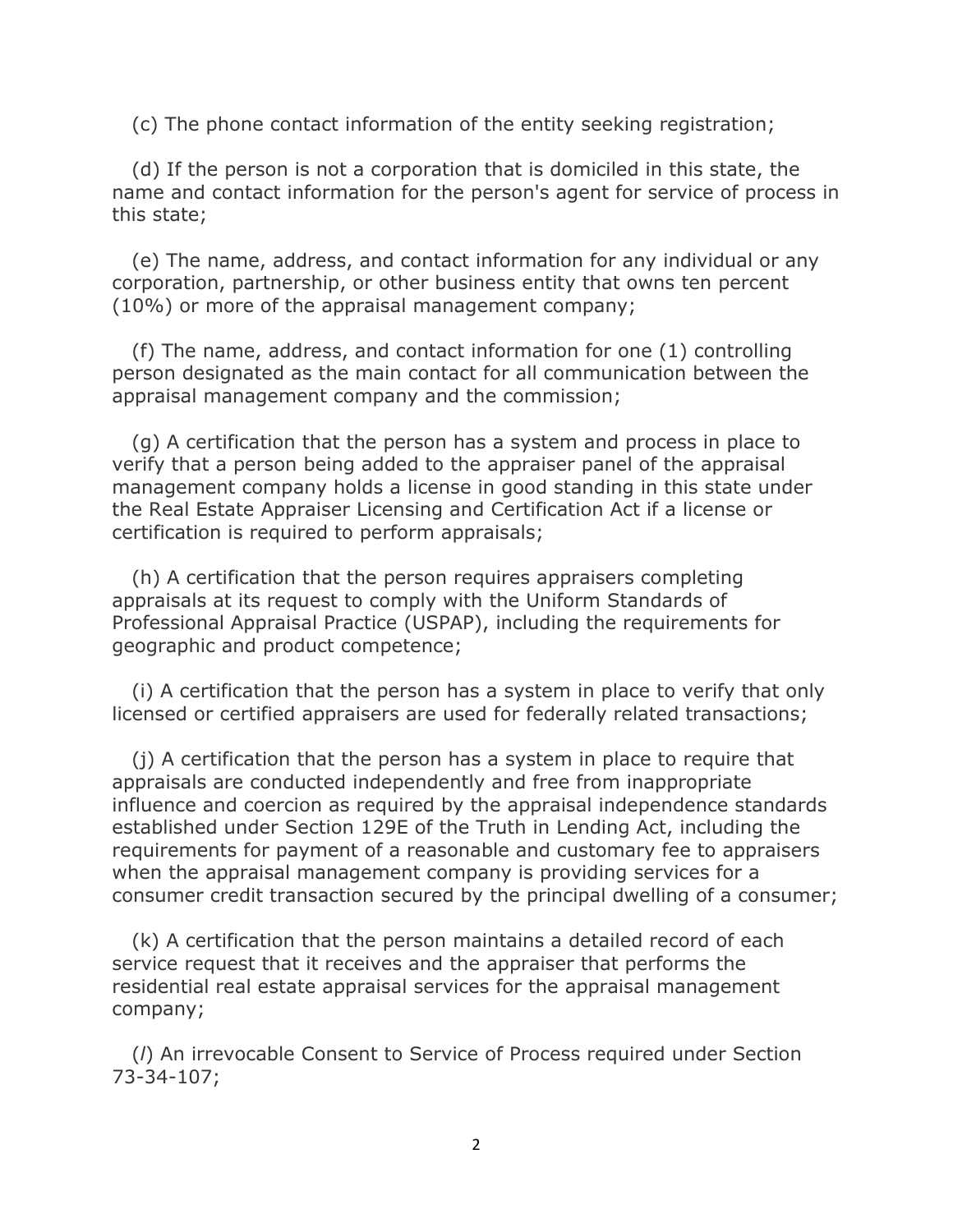(m) Any other information required by the board which is reasonably necessary to implement Sections 73-34-101 through 73-34-131.

(3) An application for the renewal of a registration shall include substantially similar information required for the initial registration as noted in subsection (2), as determined by the board.

(4) A registration granted by the commission under the provisions of Sections 73-34-101 through 73-34-131 shall be valid for one (1) year from the date on which it is issued.

(5) The provisions of this section shall stand repealed on July 1, 2022.

# **§ 73-34-105. Applicability of Sections 73-34-101 through 73-34-131:**

(1) The provisions of Sections 73-34-101 through 73-34-131 shall not apply to an appraisal management company that is a subsidiary owned and controlled by a financial institution regulated by a federal financial institutions regulatory agency.

(2) The provisions of Sections 73-34-101 through 73-34-131 shall not apply to a business entity that exclusively engages real estate appraisers on an employer and employee basis for the performance of all real property appraisal services in the normal course of its business, except to the extent that federal law or regulation requires such entities to register with and be subject to supervision by a state appraiser certifying and licensing agency.

## **§ 73-34-107. Completion of irrevocable uniform consent to service of process**:

 Each person applying for a registration as an appraisal management company that is not domiciled in this state shall complete an irrevocable uniform consent to service of process, as prescribed by the commission.

#### **§ 73-34-109. Requirements of owners and controlling persons of appraisal management companies**:

(1) An appraisal management company applying for registration in this state shall not:

 (a) Be owned, in whole or in part, directly or indirectly, by any person who has had an appraiser license or certificate in this state or in any other state, refused, denied, cancelled, surrendered in lieu of revocation, or revoked; or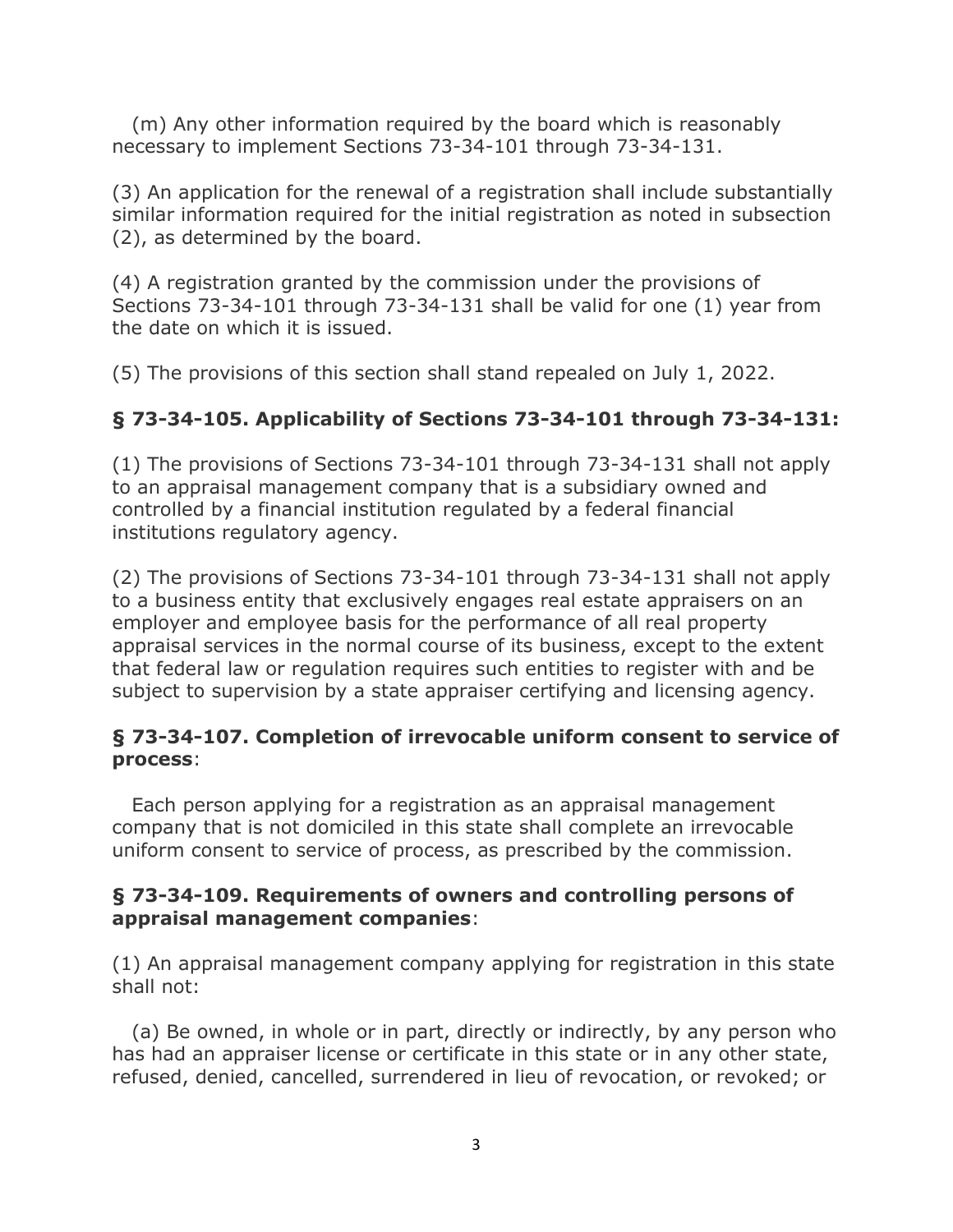(b) Be owned by more than ten percent (10%) by a person who is not of good moral character, which for purposes of this section shall require that such person has not been convicted of, or entered a plea of nolo contendere to a felony relating to the practice of appraisal, banking, mortgage or the provision of financial services, or any crime involving fraud, misrepresentation or moral turpitude.

(2) (a) For purposes of subsection  $(1)(b)$  to qualify for initial registration and every third annual renewed registration thereafter as an appraisal management company, each individual owner of more than ten percent (10%) of an appraisal management company must have successfully been cleared for registration through an investigation that shall consist of a determination as to good moral character and verification that the owner is not guilty of or in violation of any statutory ground for denial of registration as set forth in this chapter. If no individual owns more than ten percent (10%) of the appraisal management company, then an investigation of an owner is not required, but in such instances, the controlling person designated by the appraisal management company shall be subject to the requirements of this subsection. If following the initial registration, any individual becomes either an owner of more than ten percent (10%) of the appraisal management company or the designated controlling person of the appraisal management company, then each such person shall be subject to the requirements of this subsection at the appraisal management company's next annual renewal. To assist the board in conducting its registration investigation, each individual owner of more than ten percent (10%) of an appraisal management company shall undergo a fingerprint-based criminal history records check of the Mississippi central criminal database and the Federal Bureau of Investigation criminal history database. Each applicant shall submit a full set of the applicant's fingerprints, in a form and manner prescribed by the board, which shall be forwarded to the Mississippi Department of Public Safety (department) and the Federal Bureau of Investigation Identification Division for this purpose.

 (b) Any state or national criminal history records information obtained by the board that is not already a matter of public record shall be deemed nonpublic and confidential information restricted to the exclusive use of the board, its members, officers, investigators, agents and attorneys in evaluating the applicant's eligibility or disqualification for registration, and shall be exempt from the Mississippi Public Records Act, Section 25-61-1 et seq. Except upon written consent of the applicant, or by order of a court of competent jurisdiction, or when introduced into evidence in a hearing before the board to determine registration, no such information or records related thereto shall be released or otherwise disclosed by the board to any other person or agency.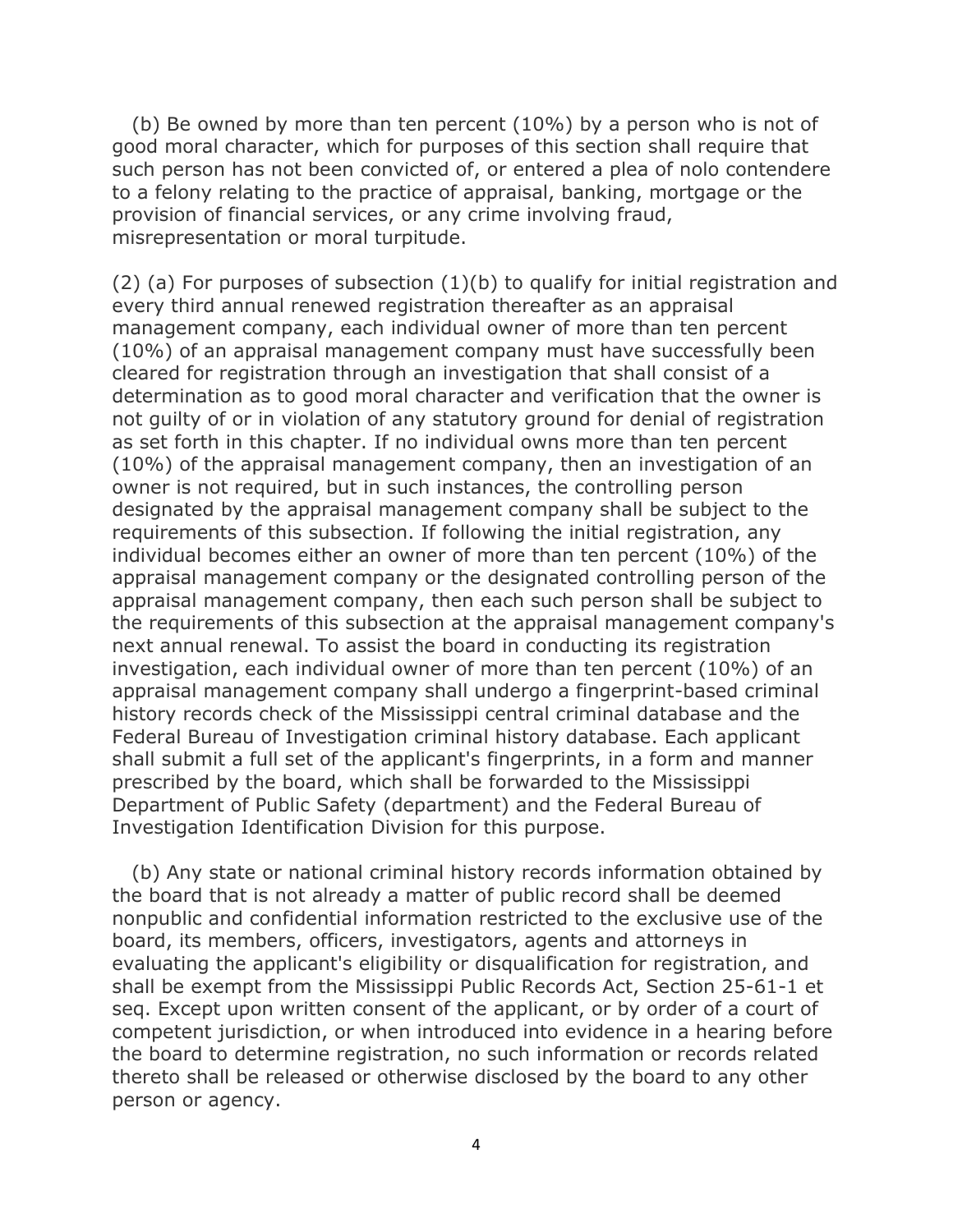(c) The board shall provide to the department the fingerprints of the applicant, any additional information that may be required by the department, a form signed by the applicant consenting to the check of the criminal records and to the use of the fingerprints and other identifying information required by the state or national repositories.

 (d) The board shall charge and collect from the applicant, in addition to all other applicable fees and costs, such amount as may be incurred by the board in requesting and obtaining state and national criminal history records information on the applicant.

#### **§ 73-34-111. Designation of one controlling employee as contact for all communication between board and company:**

 Each appraisal management company applying to the board for a registration in this state shall designate one (1) controlling person who is an employee of the appraisal management company that will be the designated contact for all communication between the board and the appraisal management company.

## **§ 73-34-113. Prohibited acts; required acts:**

(1) An appraisal management company doing business in this state as an appraisal management company shall not:

 (a) Knowingly employ any individual to perform appraisal services, who has had a license or certificate to act as an appraiser in this state or in any other state, refused, denied, cancelled, surrendered in lieu of revocation, or revoked; or

 (b) Knowingly enter into any independent contractor arrangement for the performance of appraisal services, in verbal, written, or other form, with any individual who has had a license or certificate to act as an appraiser in this state or in any other state, refused, denied, cancelled, surrendered in lieu of revocation, or revoked.

(2) Before assigning appraisal orders, the appraisal management company shall have a system in place to verify that a person being added to the appraiser panel holds the appropriate appraiser credential in good standing.

(3) Each appraisal management company doing business as an appraisal management company shall certify to the commission on an annual basis on a form prescribed by the commission that the appraisal management company has systems in place to verify that: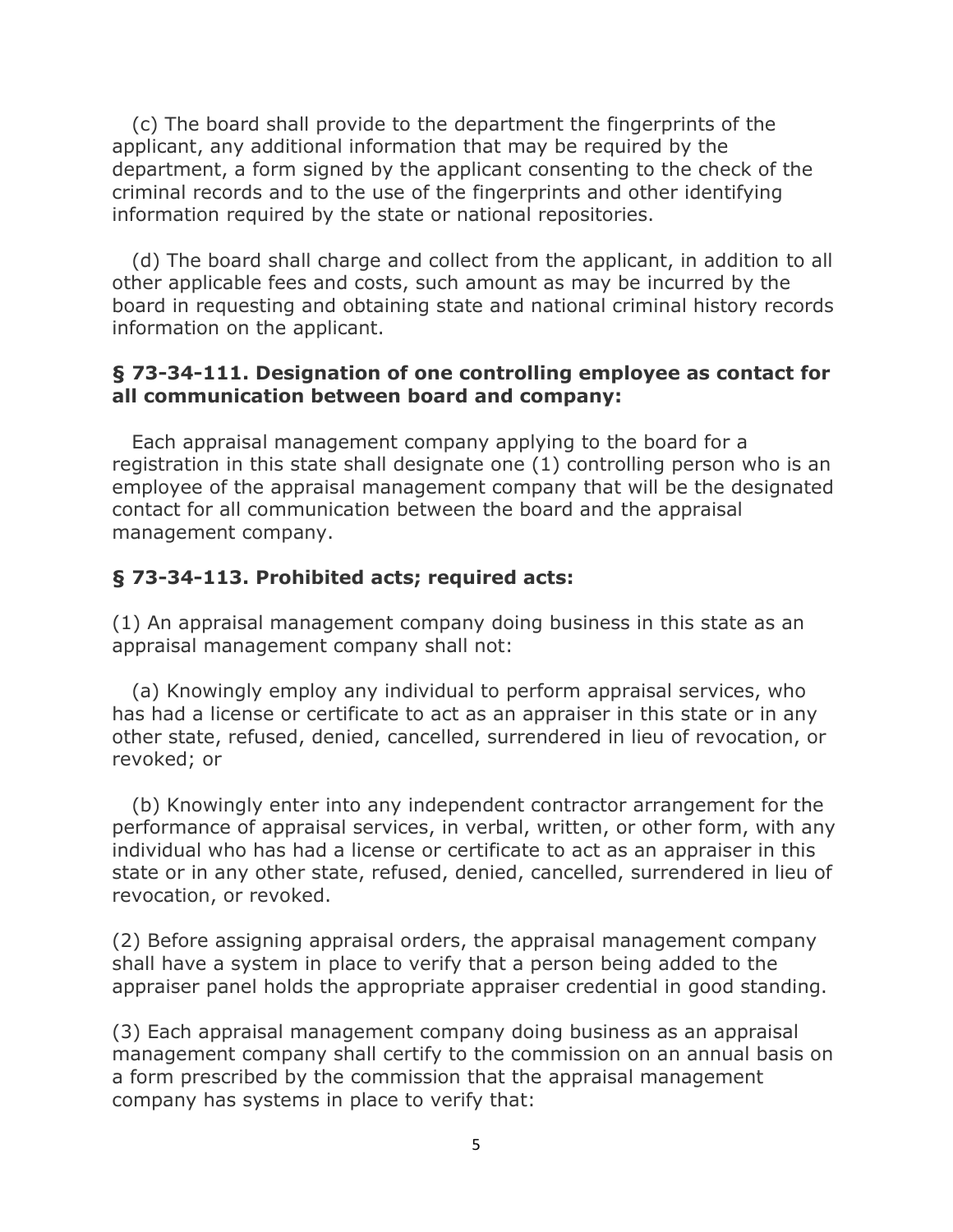(a) An individual on the appraiser panel has not had a license or certification as an appraiser refused, denied, cancelled, revoked or surrendered in lieu of a pending revocation in the previous twelve (12) months; and

 (b) Only licensed or certified appraisers are used to complete appraisal assignments in connection with federally related transactions.

## **§ 73-34-115. Proper level of licensure required for Standard 3 appraisal reviews:**

 Any employee of, or independent contractor to, the appraisal management company that performs a USPAP Standard 3 appraisal review of an appraisal report on property located in this state shall be an appraiser with the proper level of licensure in Mississippi. Quality control examinations are exempt from this requirement, as they are not considered a Standard 3 review.

# **§ 73-34-117. Annual certifications to commission:**

(1) Each appraisal management company doing business in this state shall certify to the commission on an annual basis that it requires appraisers completing appraisals at its request to comply with the Uniform Standards of Professional Appraisal Practice, including the requirements for geographic and product competence.

(2) Each appraisal management company doing business in this state shall certify to the commission on an annual basis that it has a system in place to require that appraisals are conducted independently and free from inappropriate influence and coercion as required by the appraisal independence standards established under Section 129E of the Truth in Lending Act, including the requirement that fee appraisers be compensated at a customary and reasonable rate when the appraisal management company is providing services for a consumer credit transaction secured by the principal dwelling of a consumer.

(3) Each appraisal management company doing business in this state shall certify to the commission on an annual basis that it has a system in place requiring payment to an independent contract appraiser for the completion of an appraisal service within thirty (30) days after the appraiser provides the completed appraisal report to the appraisal management company, except in cases involving a bona fide breach of contract, substandard performance of services, or alternate payment terms agreed upon by the appraiser and the appraisal management company.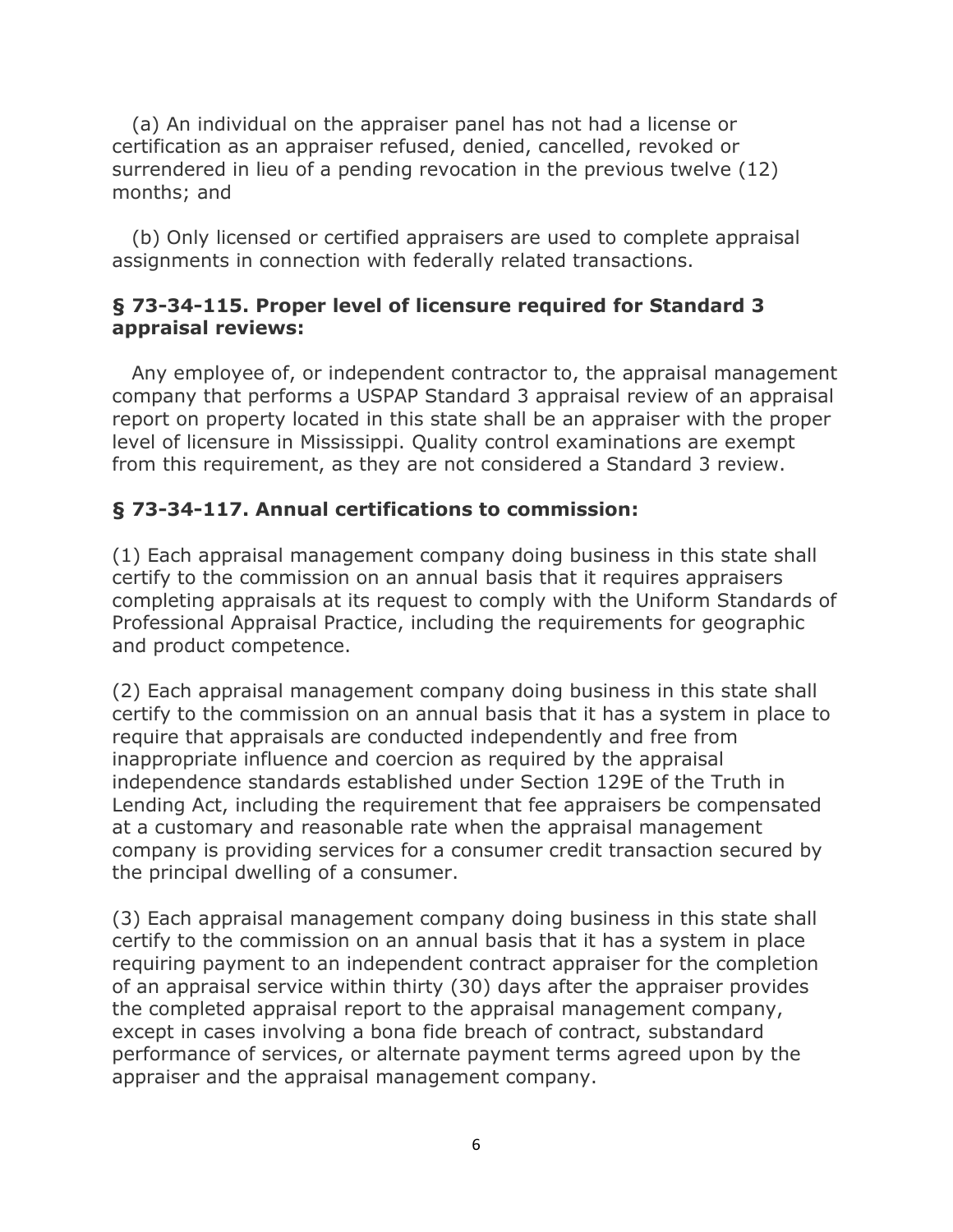(4) An appraisal management company shall not prohibit an appraiser from reporting the fee paid to the appraiser in the body of the appraisal report, however an appraisal management company may require an appraiser to present any such disclosure in a specified format and location.

# **§ 73-34-119. Retention of records:**

 Each appraisal management company doing business in this state shall certify to the board on an annual basis that it maintains a detailed record of each service request that it receives and the appraiser that performs the appraisal for the appraisal management company. Records shall be retained for a period of five (5) years after an appraisal is completed or two (2) years after final disposition of a judicial proceeding related to the assignment, whichever period expires later.

## **§ 73-34-121. Alteration or modification of completed appraisal report; use of appraisal report submitted by independent appraiser:**

(1) An appraisal management company may not alter, modify, or otherwise change a completed appraisal report submitted by an appraiser without the appraiser's written consent, except as necessary to comply with regulatory mandates or legal requirements.

(2) An appraisal management company may not use an appraisal report submitted by an independent appraiser, or any of the data or information contained therein, for any purpose other than its intended use without the appraiser's or the intended end user's written consent, except as necessary to comply with regulatory mandates or legal requirements.

# **§ 73-34-123. Registration numbers:**

(1) The board shall issue a unique registration number to each appraisal management company that is registered in this state pursuant to Sections 73-34-101 through 73-34-131.

(2) The board shall maintain and publish a list of the appraisal management companies registered in this state and the registration numbers assigned to such persons.

(3) An appraisal management company registered in this state shall disclose the registration number provided to it by the board on the engagement documents presented to the appraiser.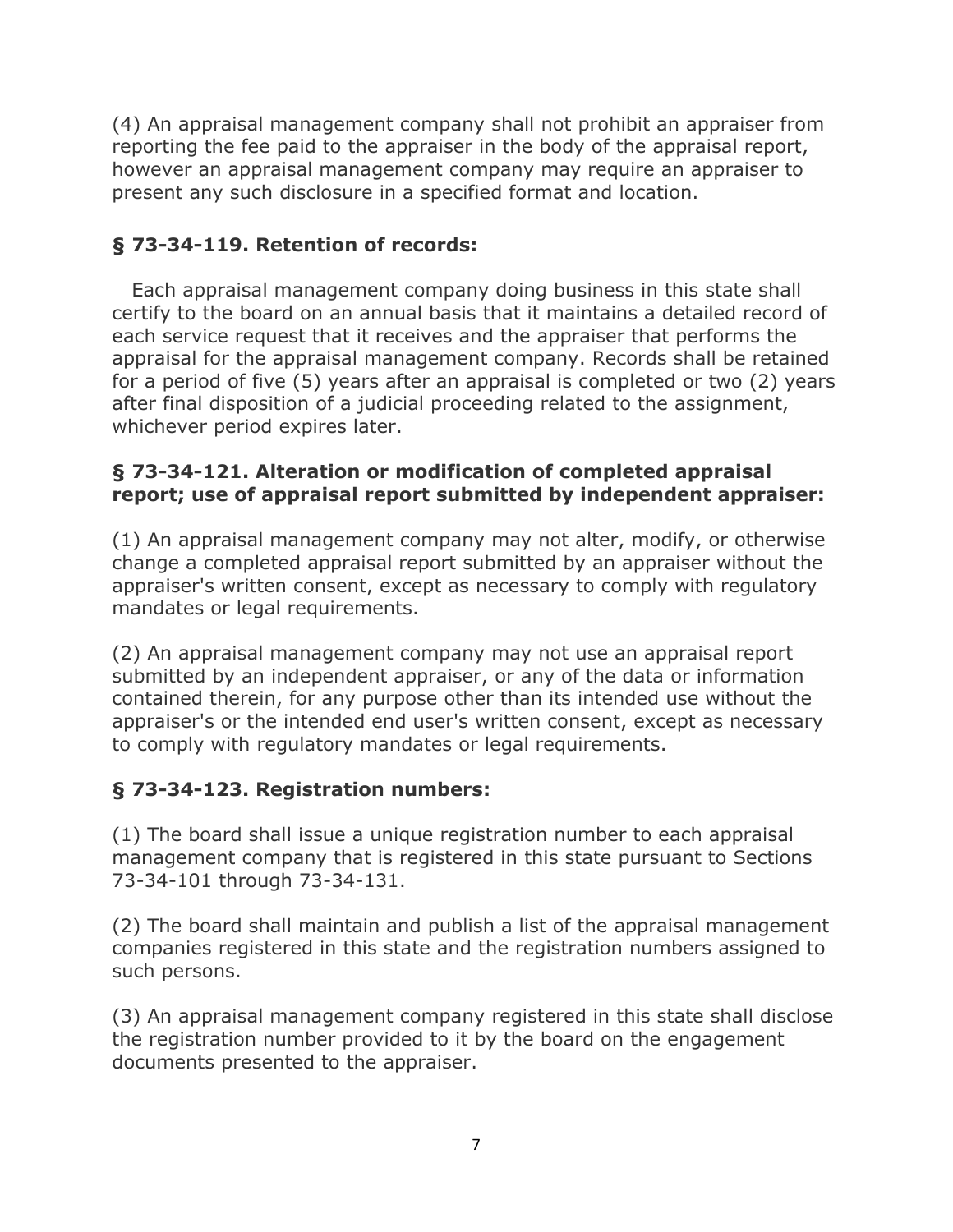#### **§ 73-34-125. Violation:**

 It shall be a violation of Sections 73-34-101 through 73-34-131 for any employee, partner, director, officer or agent of an appraisal management company to:

 (a) Influence or attempt to influence the development, reporting, result or review of an appraisal through coercion, extortion, collusion, compensation, inducement, intimidation, bribery or in any other manner, including, but not limited to:

 (i) Withholding or threatening to withhold timely payment or partial payment for an appraisal with the exception of a substandard or noncompliant appraisal;

 (ii) Withholding or threatening to withhold future business from an appraiser, or demoting, terminating or threatening to demote or terminate an appraiser;

 (iii) Promising or implying that an appraiser may be given opportunities for future business, promotions or increased compensation;

 (iv) Conditioning an assignment of an appraisal or the payment of an appraisal fee or salary or bonus on the opinion, conclusion or valuation to be reached, or on a preliminary estimate or opinion requested from an appraiser;

 (v) Requesting that an appraiser provide an estimated, predetermined or desired valuation in an appraisal, or provide estimated values or comparable sales at any time prior to the appraiser's completion of an appraisal;

 (vi) Providing to an appraiser an anticipated, estimated, encouraged or desired value for a subject property or a proposed or target amount to be loaned to the borrower, except that a copy of the sales contract for purchase transactions may be provided; and

 (vii) Requiring an appraiser to prepare an appraisal report if the appraiser has indicated to the appraisal management company that he or she does not have the necessary expertise for the specific geographic area;

 (b) Require an appraiser to indemnify the appraisal management company against liability, damages, losses or claims other than those liabilities, damages, losses or claims arising out of the services performed by the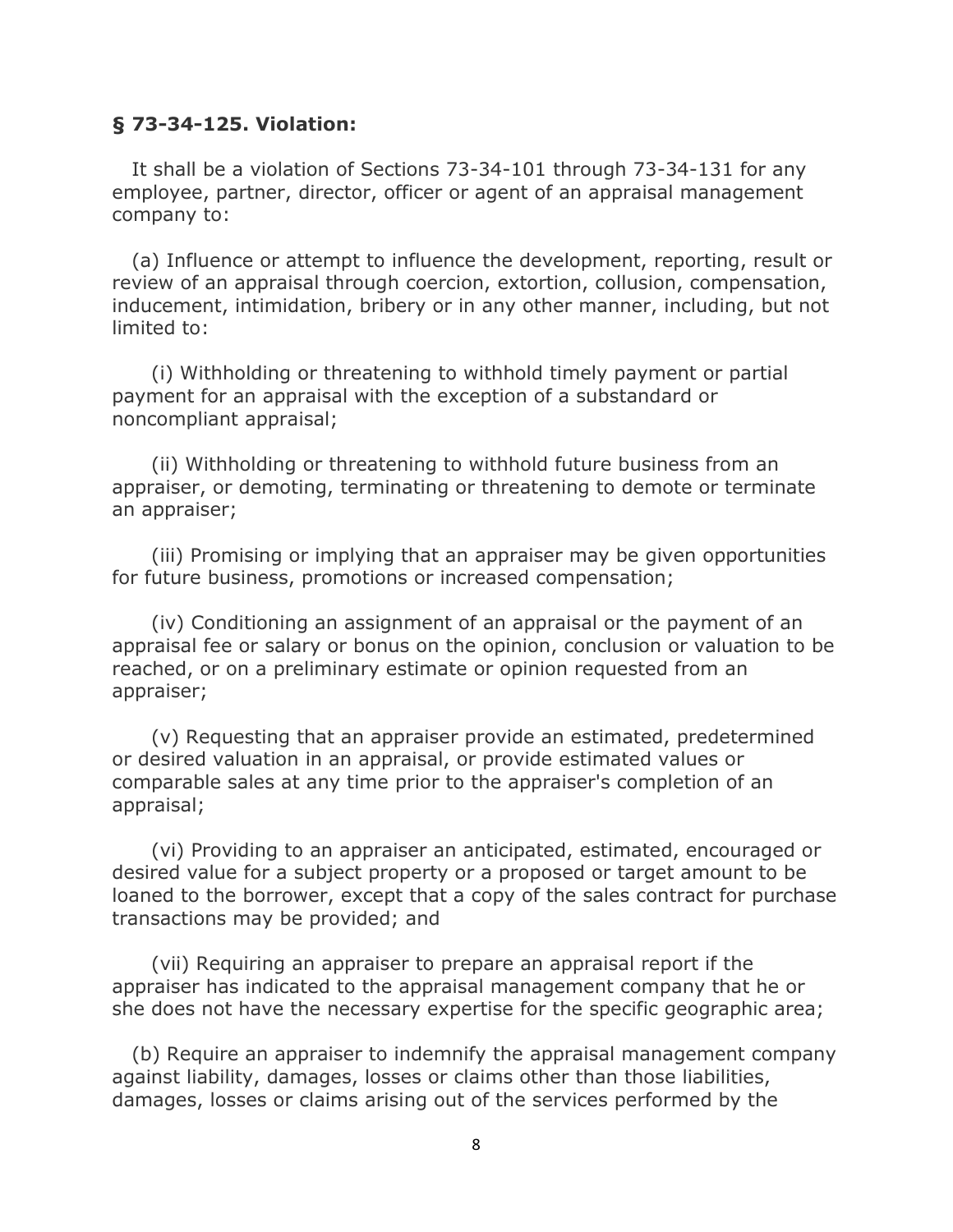appraiser, including performance or nonperformance of the appraiser's duties and obligations, whether as a result of negligence or willful misconduct;

 (c) Submit or attempt to submit false, misleading or inaccurate information in any application for registration or renewal;

 (d) Fail to timely respond to any subpoena or any other legally binding request for information;

(e) Fail to timely obey a lawful administrative order of the board; or

(f) Fail to fully cooperate in any board investigation.

#### **§ 73-34-127. Material failure of appraiser to comply with ethical or professional requirements in connection with certain consumer credit transactions:**

 An appraisal management company that has a reasonable basis to believe an appraiser has failed to comply with applicable laws, the Uniform Standards of Professional Appraisal Practice or other ethical or professional requirements in connection with a consumer credit transaction secured by a consumer's principal dwelling, shall refer the matter to the agency if the failure to comply is material. For purposes of this section, a failure to comply is material if it is likely to significantly affect the value assigned to the consumer's principal dwelling.

# **§ 73-34-129. Removal of independent appraiser from appraiser panel of appraisal management company:**

(1) (a) Except within the first ninety (90) days after an independent appraiser is first added to the appraiser panel of an appraisal management company, an appraisal management company may not remove an appraiser from its appraiser panel, or otherwise refuse to assign requests for real estate appraisal services to an independent appraiser without:

(b) Notifying the appraiser in writing of the reasons why the appraiser is being removed from the appraiser panel of the appraisal management company;

(c) If the appraiser is being removed from the panel for illegal conduct, violation of USPAP, or a violation of state licensing standards, notifying the appraiser of the nature of the alleged conduct or violation;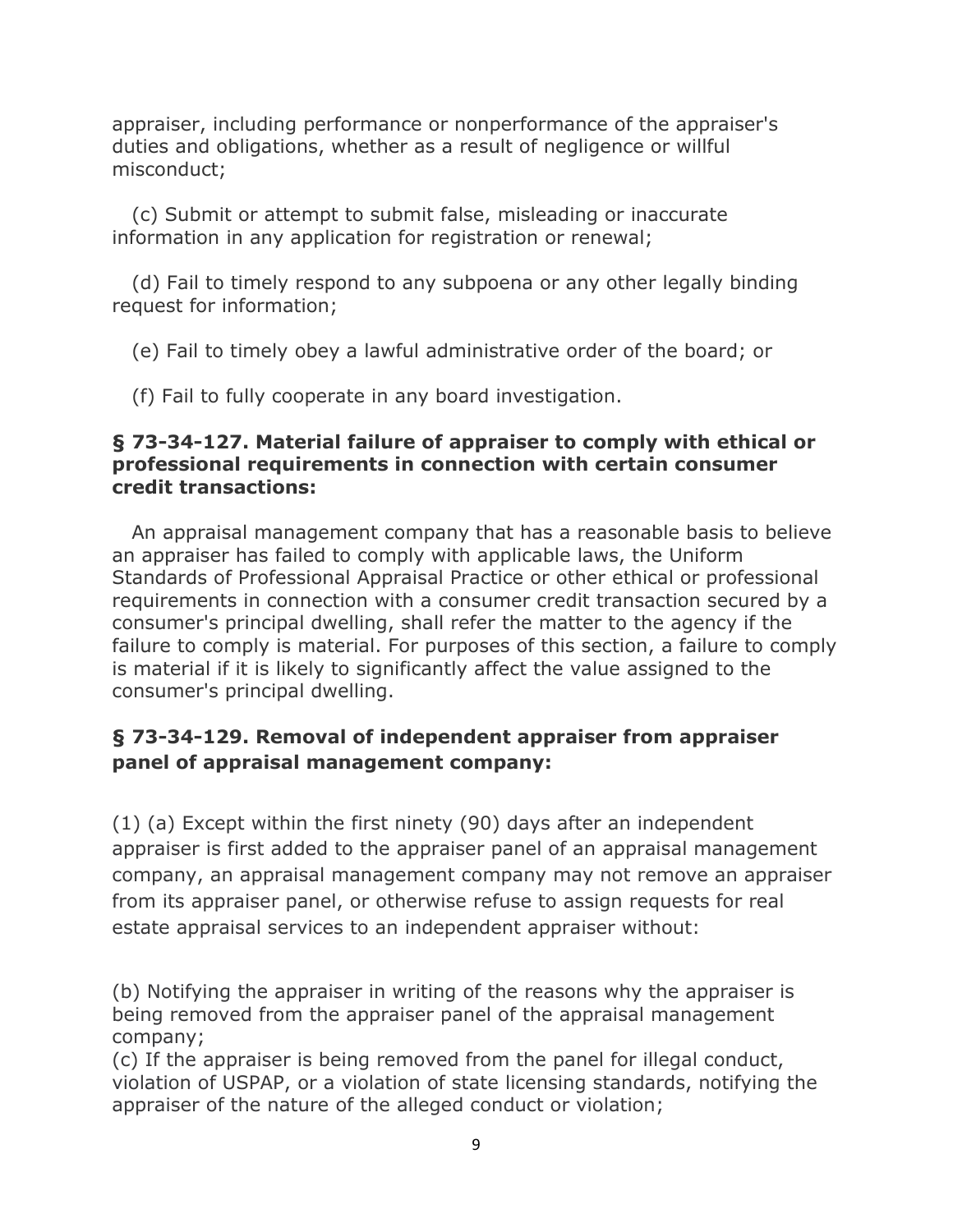(d) Providing an opportunity for the appraiser to respond to the notification of the appraisal management company.

(2) An appraiser who is removed from the appraiser panel of an appraisal management company for alleged illegal conduct, violation of USPAP, or violation of state licensing standards, may file a complaint with the board for a review of the decision of the appraisal management company. The scope of the commission's review in any such case is limited to determining whether the appraisal management company has complied with subsection (1) and whether illegal conduct, a violation of USPAP, or a violation of state licensing standards has occurred.

(3) If an appraiser files a complaint against an appraisal management company under subsection (2), the commission shall adjudicate the complaint within one hundred eighty (180) days.

(4) If after opportunity for hearing and review, the commission determines that an appraisal management company acted improperly in removing the appraiser from the appraiser panel, or that the appraiser did not commit a violation of law, a violation of USPAP, or a violation of state licensing standards, the commission shall:

(i) Provide written findings to the involved parties;

 (ii) Provide an opportunity for the appraisal management company and/or the appraiser to respond to the findings; and

(iii) Make recommendations for action.

#### **§ 73-34-131. Adjudicatory proceedings for violation of Sections 73- 34-101 through 73-34-131:**

 The conduct of adjudicatory proceedings in accordance with applicable state laws for violations of Sections 73-34-101 through 73-34-131 is vested in the commission, such that:

 (a) Before censuring any registrant, or suspending or revoking any registration, the commission shall notify the registrant in writing of any charges made at least twenty (20) days before the date set for the hearing and shall afford the registrant an opportunity to be heard in person or by counsel.

(b) The written notice shall be satisfied by personal service on the